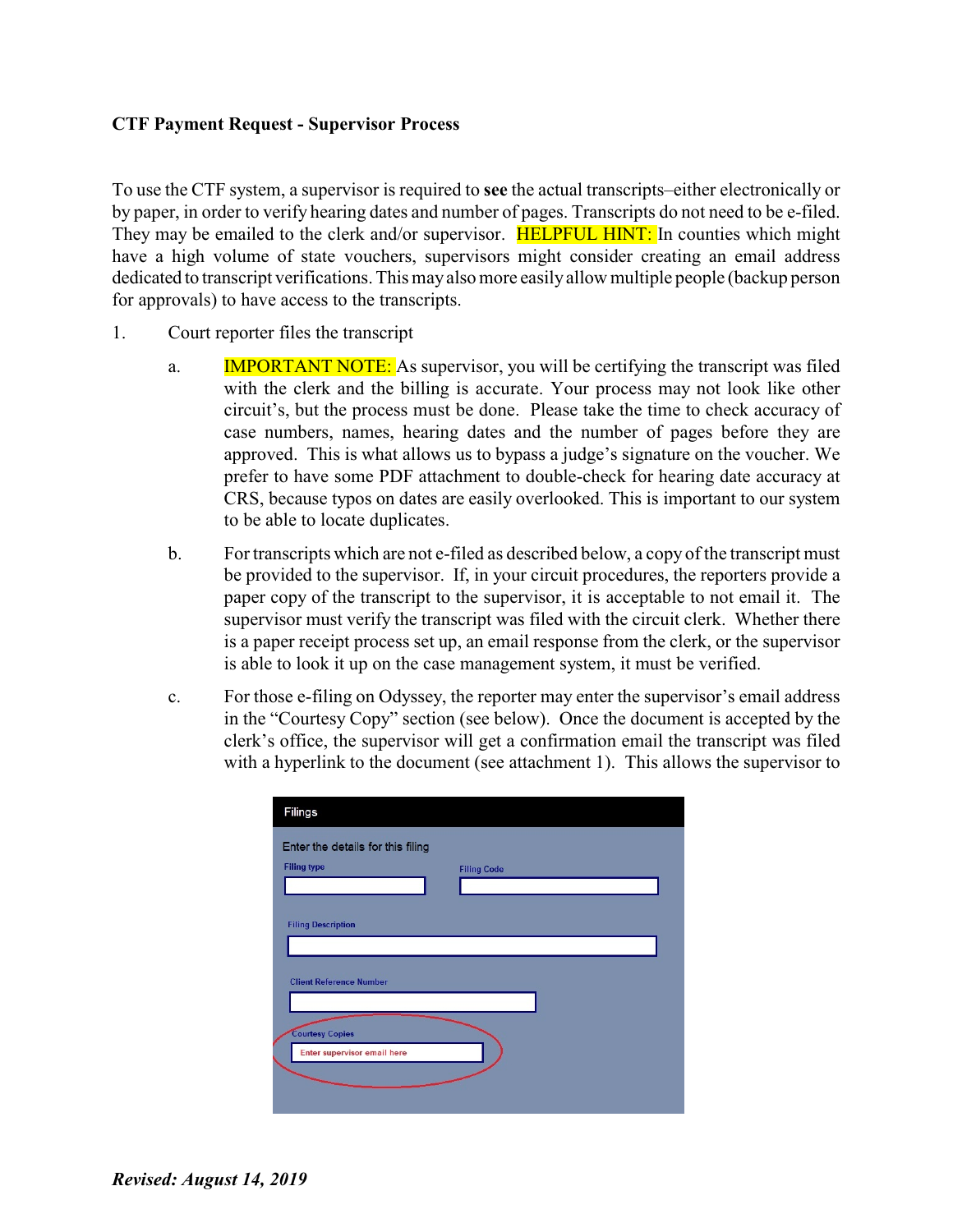certify the details of the voucher, the hearing date(s) and the number of pages on the voucher form in step 3 below.

- d. Other e-filing systems can use confirmations from their system, email confirmations from the clerk's office, or any other type of confirmation you receive. Please check with CRS if you have any questions.
- 2. The reporter creates a new payment request in the CTF system. Please see CTF instructions for detailed description of the process.
- 3. Supervisor reviews the follow:
	- a. Is required documentation and a receipt attached?
	- b. If no receipt, have you verified it has been filed?
	- c. Does the case name/number match the order?
	- d. Are the hearing date(s) accurate per the transcript review?
	- e. Are the number of pages billed accurate per the transcript review?
	- f. Are the pages billed correctly at original or copy rate?
	- g. Have you reviewed the duplicate warning, if any, and verified the billing is appropriate?
	- h. Are sufficient comments included for any transcript at copy rate?
	- i. Once the review is complete, the supervisor approves the request.
	- j. If changes are necessary, the supervisor will deny the request and enter comments regarding corrections needed.
- 4. Submit to Court Reporting Services for payment processing:
	- a. Approve goes to IOC Accounting for review. Could take a week for IOC approval.
	- b. Deny transcriber receives an email that corrections are necessary and which corrections are needed. Once the corrections are made, it will come back through the supervisor for review.
- 5. Once reviewed and approved by CRS, it will go Comptroller's fiscal department for review and processing.